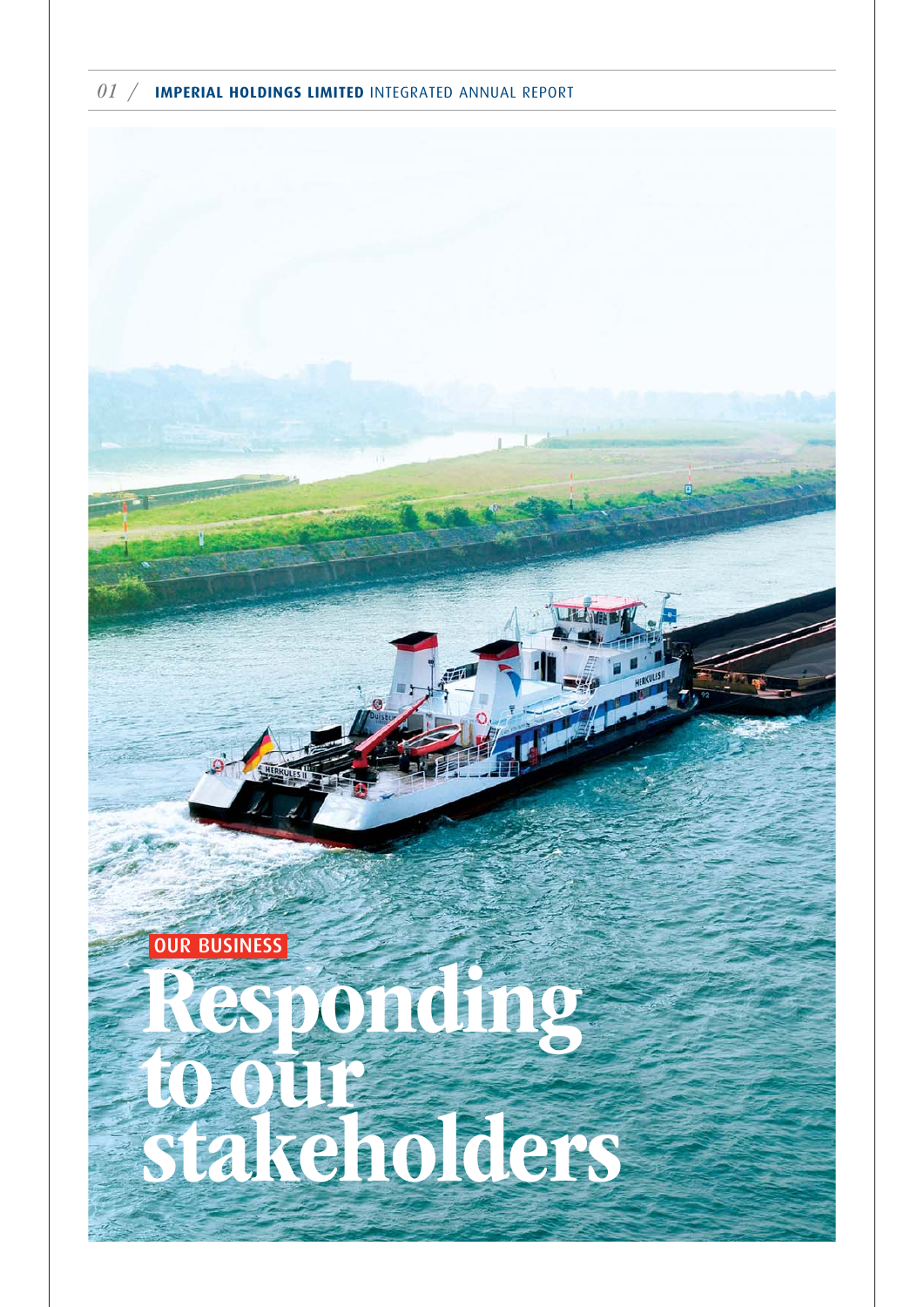#### 02 / **IMPERIAL HOLDINGS LIMITED** INTEGRATED ANNUAL REPORT

### Responding to our stakeholders

The table below sets out the key concerns raised by our stakeholders in the year. These concerns were considered in formulating our material issues.

The group's responses to these concerns are incorporated in the management priorities and actions outlined in the material issues section of the Integrated Annual Report (IAR). They are also discussed throughout the IAR and the Sustainable Development Report (SDR) online, as referenced.



| Key concerns                                                                                                                                                                                                                                                                                                                                                    | Link to material issues and<br>management priorities)                                                                                                                                                                                                                                                                                                                                                                                                                                                                                                                                                                                                                                                | Reference |
|-----------------------------------------------------------------------------------------------------------------------------------------------------------------------------------------------------------------------------------------------------------------------------------------------------------------------------------------------------------------|------------------------------------------------------------------------------------------------------------------------------------------------------------------------------------------------------------------------------------------------------------------------------------------------------------------------------------------------------------------------------------------------------------------------------------------------------------------------------------------------------------------------------------------------------------------------------------------------------------------------------------------------------------------------------------------------------|-----------|
| Unlocking value in the group<br>through two separate, self-<br>sustaining businesses with<br>strong balance sheets; and the<br>viability and timing of listing<br>them separately. With the group's<br>price/earnings ratio improving<br>in 2017, the additional value<br>that could be unlocked versus<br>the potential disadvantages of<br>separate listings. | Increase the growth and returns of Imperial Logistics<br>and Motus by delivering superior, defensible value to<br>stakeholders<br>> Refine the business and asset portfolios of each division,<br>to further leverage scale, relationships, expertise and<br>shared activities within their chosen sectors.<br>> Use return on invested capital (ROIC) to assess and<br>enhance the performance and potential of businesses,<br>products and clients.<br>Manage capital effectively<br>Delink the capital interdependence of the divisions.<br>$\, >$<br>Establish equity and debt structures to optimise growth<br>$\, >$<br>potential and return on equity in each division.                       |           |
| Criteria and strategy for<br>acquisitive growth, and the<br>size and geographic focus of<br>potential acquisitions in each<br>division, in relation to the<br>targeted gearing ratio.                                                                                                                                                                           | Increase the growth and returns of Imperial Logistics<br>and Motus by delivering superior, defensible value<br>to stakeholders<br>Refine the business and asset portfolios of each division,<br>to further leverage scale, relationships, expertise and<br>shared activities within their chosen sectors.<br>> Define and implement deep value propositions as the<br>essence of client centricity.<br>> Use ROIC to assess and enhance the performance and<br>potential of businesses, products and clients.<br>Manage capital effectively<br>> Source, allocate and control capital to maximise<br>sustainable ROIC in each division.<br>> Establish equity and debt structures to optimise growth |           |
|                                                                                                                                                                                                                                                                                                                                                                 | potential and return on equity in each division.<br>Limit currency risk<br>> Anticipate the effects of currency movements on<br>acquisitions, foreign operations, imports, competitiveness,<br>asset and liability values, and profitability.                                                                                                                                                                                                                                                                                                                                                                                                                                                        |           |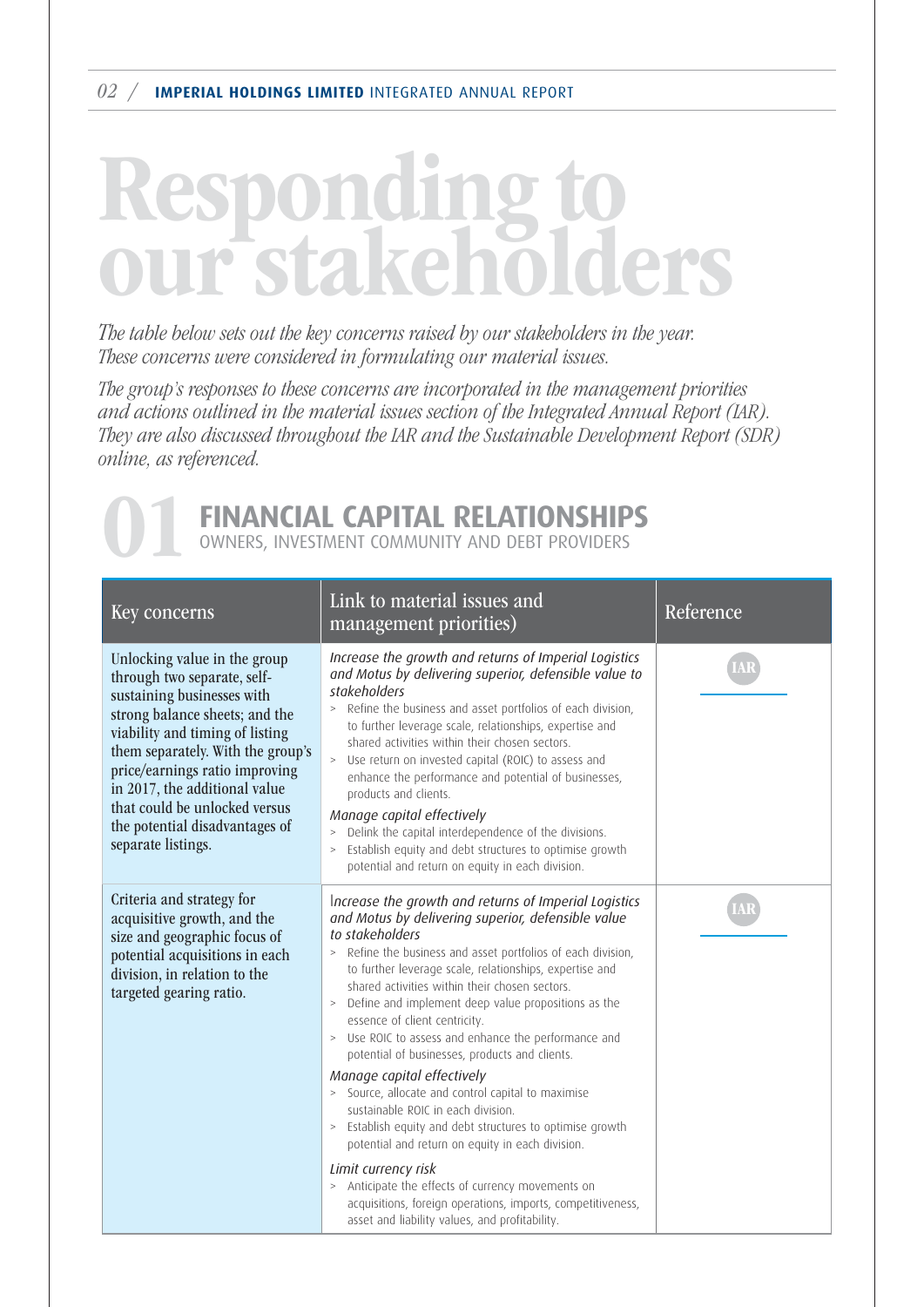03 / **IMPERIAL HOLDINGS LIMITED** INTEGRATED ANNUAL REPORT

### 01**FINANCIAL CAPITAL RELATIONSHIPS:** – *continued*

| Key concerns                                                                                                                                                                    | Link to material issues and<br>management priorities                                                                                                                                                                                                                                                                                                                                                                                                                                                                                                                                                                                                                                                                                                                                                                                                                                                            | Reference                           |
|---------------------------------------------------------------------------------------------------------------------------------------------------------------------------------|-----------------------------------------------------------------------------------------------------------------------------------------------------------------------------------------------------------------------------------------------------------------------------------------------------------------------------------------------------------------------------------------------------------------------------------------------------------------------------------------------------------------------------------------------------------------------------------------------------------------------------------------------------------------------------------------------------------------------------------------------------------------------------------------------------------------------------------------------------------------------------------------------------------------|-------------------------------------|
| Imperial's ability to maintain<br>market shares in both divisions,<br>given the structural and cyclical<br>challenges in their markets.                                         | Increase the growth and returns of Imperial Logistics<br>and Motus by delivering superior, defensible value to<br>stakeholders<br>> Refine the business and asset portfolios of each division, to further<br>leverage scale, relationships, expertise and shared activities within<br>their chosen sectors.<br>Define and implement deep value propositions as the essence of<br>$\, >$<br>client centricity.<br>Respond to the impact of digitisation and disruptive technologies<br>$\, >$<br>on the businesses, customers, value chains and markets in<br>each division.<br>Ensure organisational effectiveness<br>> Employ and develop executives who can lead the continual<br>change necessary for progress and performance.<br>> Implement human capital policies and practices to enhance<br>productivity, diversity and succession.<br>> Leverage technology for efficiency and competitive advantage. |                                     |
| Reducing capital intensity<br>in each division, specifically<br>through the transition to an<br>'asset right' model and working<br>capital management.                          | Increase the growth and returns of Imperial Logistics<br>and Motus by delivering superior, defensible value to<br>stakeholders<br>Refine the business and asset portfolios of each division, to<br>$\, >$<br>further leverage scale, relationships, expertise and shared<br>activities within their chosen sectors.<br>> Use ROIC to assess and enhance the performance and potential<br>of businesses, products and clients.<br>Manage capital effectively<br>> Source, allocate and control capital to maximise sustainable ROIC<br>in each division.                                                                                                                                                                                                                                                                                                                                                         |                                     |
| Achieving and maintaining an<br>optimal balance sheet structure,<br>and ensuring improved returns<br>on capital invested in each<br>division, and superior returns<br>on equity | Increase the growth and returns of Imperial Logistics<br>and Motus by delivering superior, defensible value to<br>stakeholders<br>> Use ROIC to assess and enhance the performance and potential<br>of businesses, products and clients.<br>Manage capital effectively<br>> Source, allocate and control capital to maximise sustainable ROIC<br>in each division.<br>Establish equity and debt structures to optimise growth potential<br>$\, >$<br>and return on equity in each division.                                                                                                                                                                                                                                                                                                                                                                                                                     |                                     |
| Management of foreign exchange<br>volatility, particularly forward<br>cover in Motus, and how foreign<br>exchange losses are being<br>accounted for.                            | Limit currency risk<br>> Anticipate the effects of currency movements on acquisitions,<br>foreign operations, imports, competitiveness, assets and liability<br>values, and profitability.<br>Hedge currency movements whenever possible.<br>$\, >$<br>Ensure full compliance with forex policy regarding forward cover<br>$\, >$<br>and the use of hedging instruments.                                                                                                                                                                                                                                                                                                                                                                                                                                                                                                                                        |                                     |
| The strategic coherence of the<br>sub-divisions within Imperial<br>Logistics.                                                                                                   | Increase the growth and returns of Imperial Logistics<br>and Motus by delivering superior, defensible value to<br>stakeholders<br>Refine the business and asset portfolios of each division, to<br>$\,>$<br>further leverage scale, relationships, expertise and shared<br>activities within their chosen sectors.<br>Define and implement deep value propositions as the essence<br>$\, >$<br>of client centricity.                                                                                                                                                                                                                                                                                                                                                                                                                                                                                            | <b>Imperial Logistics</b><br>review |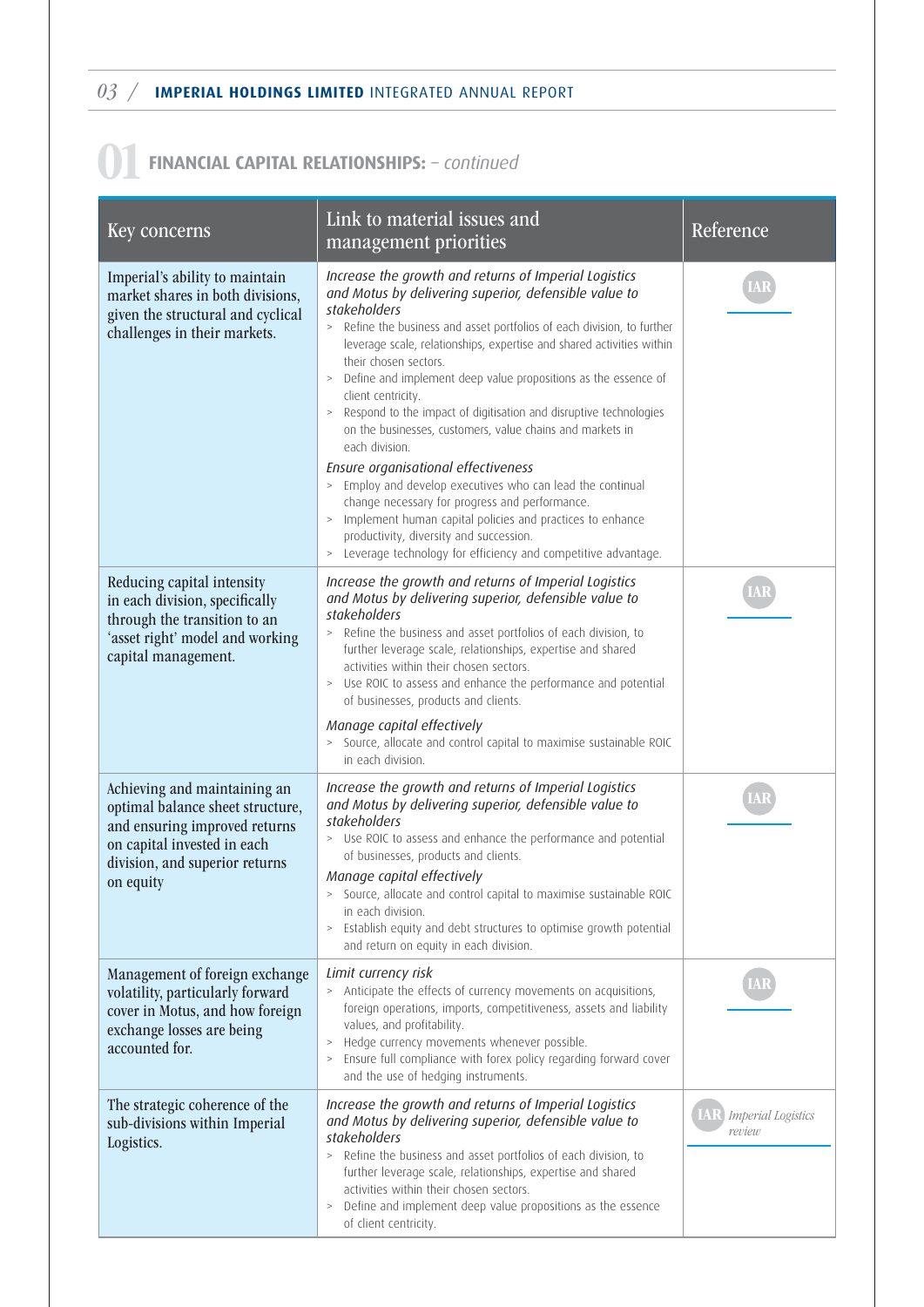| Key concerns                                                                | Link to material issues and<br>management priorities                                                                                                                                                                                                                                                                                                                                                                                                                                                                         | Reference                                                           |
|-----------------------------------------------------------------------------|------------------------------------------------------------------------------------------------------------------------------------------------------------------------------------------------------------------------------------------------------------------------------------------------------------------------------------------------------------------------------------------------------------------------------------------------------------------------------------------------------------------------------|---------------------------------------------------------------------|
| The impact of disruptive change<br>and how the divisions are<br>responding. | Increase the growth and returns of Imperial Logistics<br>and Motus by delivering superior, defensible value to<br>stakeholders<br>Respond to the impact of digitisation and disruptive<br>$\geq$<br>technologies on the businesses, customers, value chains<br>and markets in each division.<br>Ensure organisational effectiveness<br>Employ and develop executives who can lead the continual<br>change necessary for progress and performance.<br>Leverage technology for efficiency and competitive advantage.<br>$\geq$ | Divisional<br>reviews<br>Imperial Logistics<br>and Motus<br>reviews |
| Management structures and how<br>management is incentivised.                | Ensure organisational effectiveness<br>Flatten organisation structures to focus management, simplify<br>$\,>$<br>communication, delegate accountability, ensure control, enable<br>collaboration and empower leaders.<br>Implement human capital policies and practices to enhance<br>$\geq$<br>productivity, diversity and succession.                                                                                                                                                                                      | Divisional<br>reviews<br>Remuneration<br>report                     |

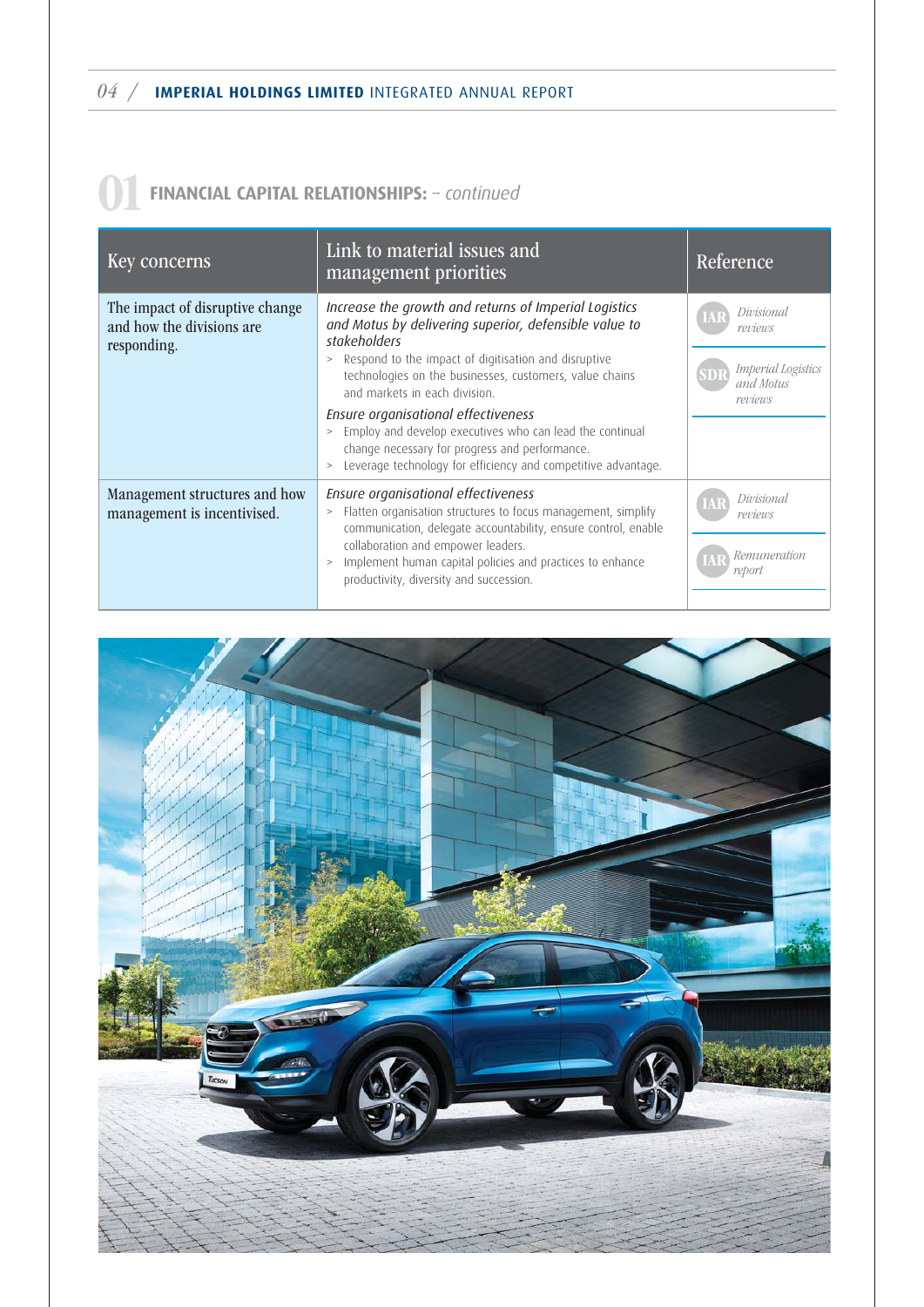# **D2 BUSINESS RELATIONSHIPS** CLIENTS, SUPPLIERS AND OEMS, AND BUSINE

CLIENTS, SUPPLIERS AND OEMs, AND BUSINESS PARTNERS

| Key concerns                                                                                                                                                                                                                                                                                   | Link to material issues and<br>management priorities                                                                                                                                                                                                                                                                                                                                                                                                                                                                                                                                                                                                                                                                                                                                               | Reference                                                                              |
|------------------------------------------------------------------------------------------------------------------------------------------------------------------------------------------------------------------------------------------------------------------------------------------------|----------------------------------------------------------------------------------------------------------------------------------------------------------------------------------------------------------------------------------------------------------------------------------------------------------------------------------------------------------------------------------------------------------------------------------------------------------------------------------------------------------------------------------------------------------------------------------------------------------------------------------------------------------------------------------------------------------------------------------------------------------------------------------------------------|----------------------------------------------------------------------------------------|
| Motus (clients): providing<br>a differentiated customer<br>experience.<br><b>Imperial Logistics</b><br>(clients): innovative value-<br>add offerings beyond just<br>products and services.                                                                                                     | Increase the growth and returns of Imperial Logistics<br>and Motus by delivering superior, defensible value to<br>stakeholders<br>> Refine the business and asset portfolios of each division,<br>to further leverage scale, relationships, expertise and<br>shared activities within their chosen sectors.<br>Define and implement deep value propositions as the<br>$\, >$<br>essence of client centricity.<br>Respond to the impact of digitisation and disruptive<br>$\, >$<br>technologies on the businesses, customers, value chains<br>and markets in each division.<br>Ensure organisational effectiveness<br>> Implement human capital policies and practices to<br>enhance productivity, diversity and succession.<br>> Leverage technology for efficiency and competitive<br>advantage. | IAR<br>Divisional reviews<br><b>Imperial Logistics</b><br>and Motus reviews            |
| Motus (OEMs):<br>ensuring service delivery<br>and product quality.                                                                                                                                                                                                                             | Increase the growth and returns of Imperial Logistics<br>and Motus by delivering superior, defensible value to<br>stakeholders<br>Refine the business and asset portfolios of each division,<br>$\geq$<br>to further leverage scale, relationships, expertise and<br>shared activities within their chosen sectors.<br>Define and implement deep value propositions as the<br>$\, > \,$<br>essence of client centricity.<br>Ensure organisational effectiveness<br>> Leverage technology for efficiency and competitive<br>advantage.                                                                                                                                                                                                                                                              | Motus review<br>Motus review                                                           |
| Motus (business partners):<br>regulatory compliance,<br>including regulation pertaining<br>to financial service providers.<br><b>Imperial Logistics</b><br>(principals): compliance with<br>anti-corruption and anti-money<br>laundering legislation, and the<br>ethical conduct of employees. | Strengthen legitimacy<br>Ensure exemplary ethical practices and governance<br>standards.<br>> Maintain regulatory compliance and policy advocacy.                                                                                                                                                                                                                                                                                                                                                                                                                                                                                                                                                                                                                                                  | Chairman's letter<br>Group overview,<br><b>Imperial</b> Logistics<br>and Motus reviews |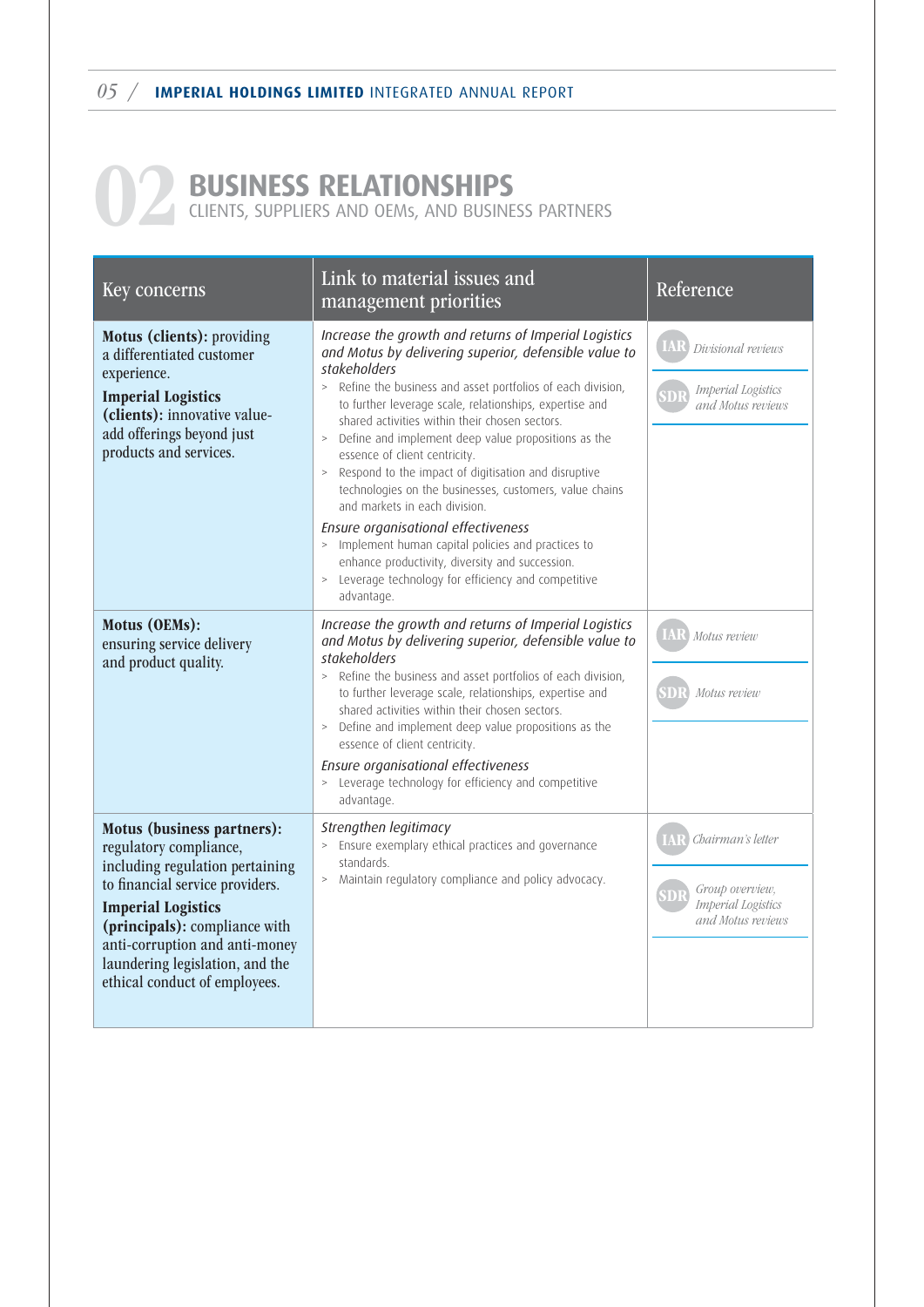### 02 **BUSINESS RELATIONSHIPS** – *continued*

| Key concerns                                                                                                                                                                     | Link to material issues and<br>management priorities                                                                                                                                                                                                                                                                                                                      | Reference                                                           |
|----------------------------------------------------------------------------------------------------------------------------------------------------------------------------------|---------------------------------------------------------------------------------------------------------------------------------------------------------------------------------------------------------------------------------------------------------------------------------------------------------------------------------------------------------------------------|---------------------------------------------------------------------|
| <b>Imperial Logistics (clients):</b><br>improved BBBEE rating in South<br>Africa, particularly in black<br>ownership and enterprise and<br>supplier development.                 | Ensure organisational effectiveness<br>Implement human capital policies and practices to<br>$\geq$<br>enhance productivity, diversity and succession.<br>Strengthen legitimacy<br>Ensure local relevance, including black economic<br>$\geq$<br>empowerment in South Africa and diversity and<br>inclusiveness requirements in other markets.                             | Imperial Logistics<br>review<br><b>Imperial Logistics</b><br>review |
| <b>Imperial Logistics (clients):</b><br>environmental initiatives in the<br>logistics businesses and how<br>the division can assist clients to<br>reduce their carbon footprint. | Increase the growth and returns of Imperial Logistics<br>and Motus by delivering superior, defensible value to<br>stakeholders<br>Define and implement deep value propositions as the<br>$\geq$<br>essence of client centricity.<br>Strengthen legitimacy<br>Measure, develop and publicise the economic footprint<br>and societal value of Imperial Logistics and Motus. | <b>Imperial Logistics</b><br>review                                 |
| Motus (clients): difficulty in<br>accessing vehicle financing.                                                                                                                   | Increase the growth and returns of Imperial Logistics<br>and Motus by delivering superior, defensible value to<br>stakeholders<br>Define and implement deep value propositions as the<br>$\geq$<br>essence of client centricity.                                                                                                                                          | Motus review                                                        |

# **03 HUMAN CAPITAL RELATIONSHIPS**<br>EMPLOYEES AND ORGANISED LABOUR

EMPLOYEES AND ORGANISED LABOUR

| Key concerns                                                                     | Link to material issues and<br>management priorities                                                                                                                                                                                                                                                                        | Reference                                                                                                                                       |
|----------------------------------------------------------------------------------|-----------------------------------------------------------------------------------------------------------------------------------------------------------------------------------------------------------------------------------------------------------------------------------------------------------------------------|-------------------------------------------------------------------------------------------------------------------------------------------------|
| Effective and fair career<br>management processes within<br>the group.           | Ensure organisational effectiveness<br>Employ and develop executives who can lead the<br>$\geq$<br>continual change necessary for progress and performance.<br>Implement human capital policies and practices to<br>enhance productivity, diversity and succession.                                                         | <b>IAR</b><br>Divisional reviews<br>Developing effective<br>leadership and<br>empowered people                                                  |
| Slow improvement in the<br>transformation of executive and<br>senior management. | Ensure organisational effectiveness<br>Implement human capital policies and practices to<br>enhance productivity, diversity and succession.<br>Strengthen legitimacy<br>> Ensure local relevance, including black economic<br>empowerment in South Africa and diversity and<br>inclusiveness requirements in other markets. | <b>IAR</b> Divisional reviews<br>Developing effective<br>leadership and<br>empowered people,<br><i>imperial</i> Logistics<br>and Motus reviews. |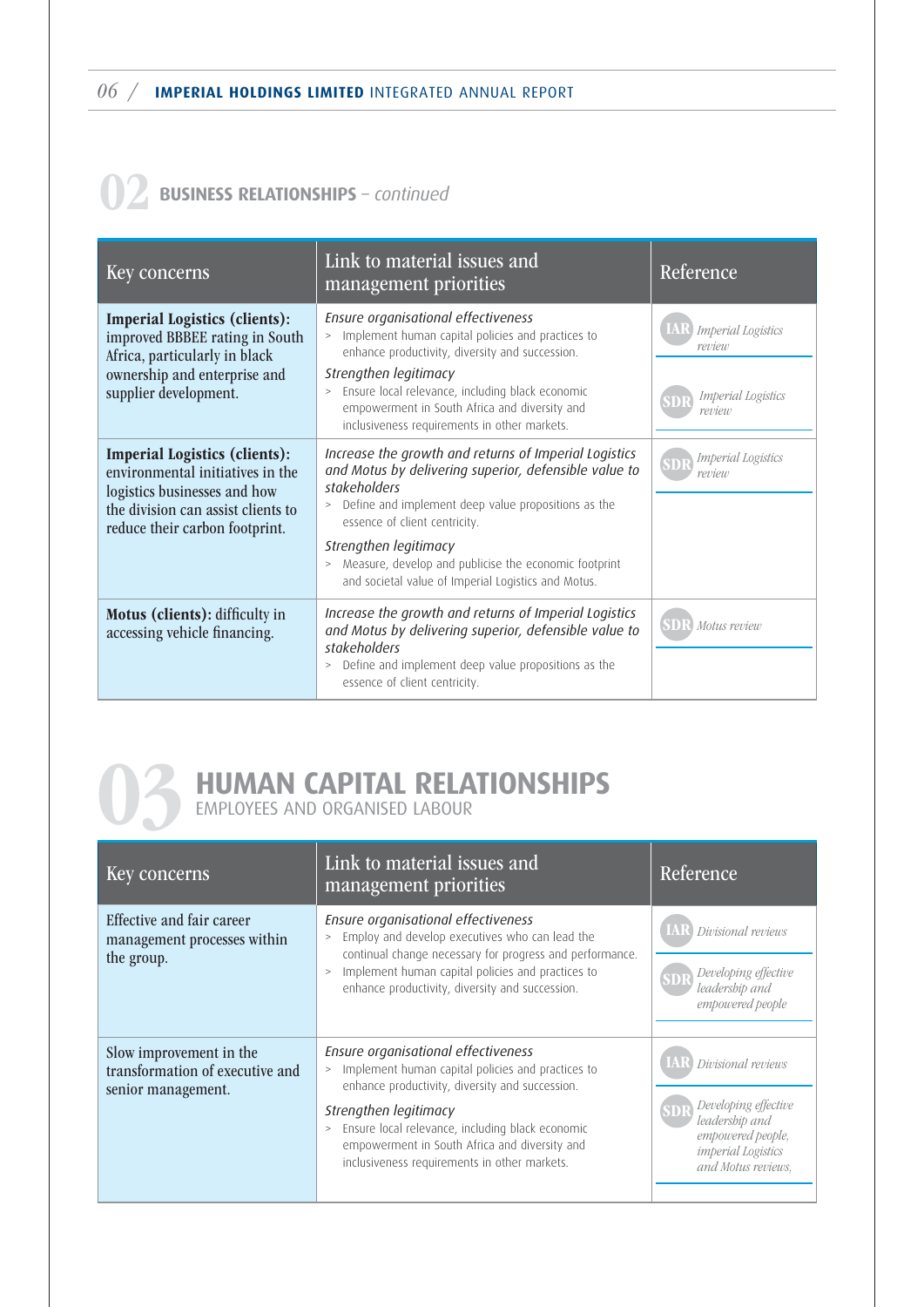07 / **IMPERIAL HOLDINGS LIMITED** INTEGRATED ANNUAL REPORT

#### 03 **HUMAN CAPITAL RELATIONSHIPS** – *continued*

| Key concerns                                                                                                | Link to material issues and<br>management priorities                                                                                                                                                                                                        | Reference                                                                                        |
|-------------------------------------------------------------------------------------------------------------|-------------------------------------------------------------------------------------------------------------------------------------------------------------------------------------------------------------------------------------------------------------|--------------------------------------------------------------------------------------------------|
| Market-related remuneration,<br>parity of remuneration<br>and clearer links between<br>performance and pay. | Ensure organisational effectiveness<br>Implement human capital policies and practices to<br>$\geq$<br>enhance productivity, diversity and succession.<br>Strengthen legitimacy<br>Ensure exemplary ethical practices and governance<br>$\, >$<br>standards. | Remuneration report<br>Developing effective<br>leadership and<br>empowered people                |
| Fair working conditions,<br>including minimum wage and<br>health and safety.                                | Ensure organisational effectiveness<br>Implement human capital policies and practices to<br>><br>enhance productivity, diversity and succession.<br>Strengthen legitimacy<br>Ensure exemplary ethical practices and governance<br>$\, >$<br>standards.      | Developing effective<br>leadership and<br>empowered people,<br>and Imperial<br>Logistics reviews |
| A lack of people-related data and<br>analytics.                                                             | Ensure organisational effectiveness<br>Implement human capital policies and practices<br>$\geq$<br>to enhance productivity, diversity and succession.<br>Leverage technology for efficiency and<br>$\geq$<br>competitive advantage.                         | Divisional reviews<br>Developing effective<br>leadership and<br>empowered people                 |

**124 REGULATORY RELATIONSHIPS**<br> **COVERNMENTS AND REGULATORS** GOVERNMENTS AND REGULATORS

| Key concerns                                                                                                                                                                                                                   | Link to material issues and<br>management priorities                                                                                                                                                                                                                                                           | Reference                                        |
|--------------------------------------------------------------------------------------------------------------------------------------------------------------------------------------------------------------------------------|----------------------------------------------------------------------------------------------------------------------------------------------------------------------------------------------------------------------------------------------------------------------------------------------------------------|--------------------------------------------------|
| Report a group BBBEE scorecard<br>according to the revised<br>Department of Trade and<br>Industry's BBBEE Codes.                                                                                                               | Strengthen legitimacy<br>Measure, develop and publicise the economic footprint<br>><br>and societal value of Imperial Logistics and Motus.<br>Ensure local relevance, including black economic<br>$\, >$<br>empowerment in South Africa, and diversity and<br>inclusiveness requirements in other markets.     | Chairman's letter<br>Strengthening<br>legitimacy |
| General compliance and<br>contribution to policy<br>development.                                                                                                                                                               | Strengthen legitimacy<br>Maintain regulatory compliance and policy advocacy.<br>$\geq$                                                                                                                                                                                                                         | Strengthening<br>legitimacy and<br>Motus review  |
| Participation in the revised<br>Department of Trade and<br><b>Industry's Automotive</b><br>Production and Development<br>Programme and the Competition<br><b>Commission's Automotive</b><br>Aftermarket Advocacy<br>Programme. | Strengthen legitimacy<br>Ensure exemplary ethical practices and governance<br>$\, >$<br>standards.<br>Maintain regulatory compliance and policy advocacy.<br>$\, >$                                                                                                                                            | Motus review                                     |
| Restructuring the Regent<br>disposal to meet the<br>requirements of the Competition<br><b>Commission and Financial</b><br>Services Board.                                                                                      | Increase the growth and returns of Imperial Logistics<br>and Motus by delivering superior, defensible value to<br>stakeholders<br>Refine the business and asset portfolios of each division,<br>><br>to further leverage scale, relationships, expertise and<br>shared activities within their chosen sectors. | CFO's report<br>Motus review                     |